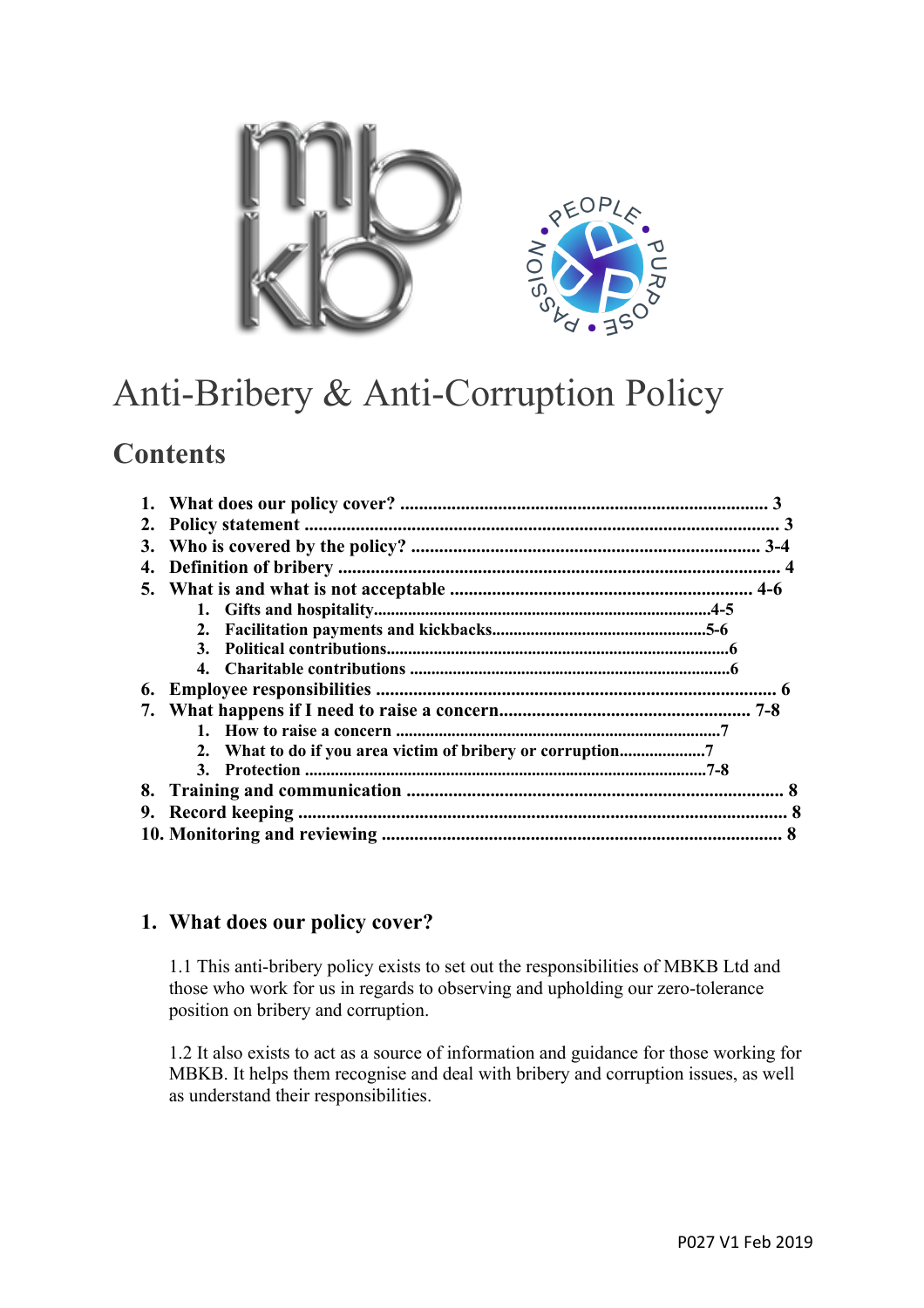# **2. Policy statement**

2.1 MBKB is committed to conducting business in an ethical and honest manner, and is committed to implementing and enforcing systems that ensure bribery is prevented. MBKB has zero-tolerance for bribery and corrupt activities. We are committed to acting professionally, fairly, and with integrity in all business dealings and relationships, wherever in the country we operate.

2.2 MBKB will constantly uphold all laws relating to anti-bribery and corruption in all the jurisdictions in which we operate. We are bound by the laws of the UK, including the Bribery Act 2010, in regards to our conduct both at home and abroad.

2.3 MBKB recognises that bribery and corruption are punishable by up to ten years of imprisonment and a fine. If our company is discovered to have taken part in corrupt activities, we may be subjected to an unlimited fine, be excluded from tendering for public contracts, and face serious damage to our reputation. It is with this in mind

that we commit to preventing bribery and corruption in our business, and take our legal responsibilities seriously.

# **3. Who is covered by the policy?**

3.1 This anti-bribery policy applies to all employees (whether temporary, fixed-term, or permanent), consultants, contractors, trainees, seconded staff, home workers, casual workers, agency staff, volunteers, interns, agents, sponsors, or any other person or persons associated with us (including third parties), or any of our subsidiaries or their employees, no matter where they are located (within or outside of the UK). The policy also applies to Officers, Trustees, Board, and/or Committee members at any level.

3.2 In the context of this policy, third-party refers to any individual or organisation our company meets and works with. It refers to actual and potential clients, customers, suppliers, distributors, business contacts, agents, advisers, and government and public bodies – this includes their advisors, representatives and officials, politicians, and public parties.

3.3 Any arrangements our company makes with a third party is subject to clear contractual terms, including specific provisions that require the third party to comply with minimum standards and procedures relating to anti-bribery and corruption.

# **4. Definition of bribery**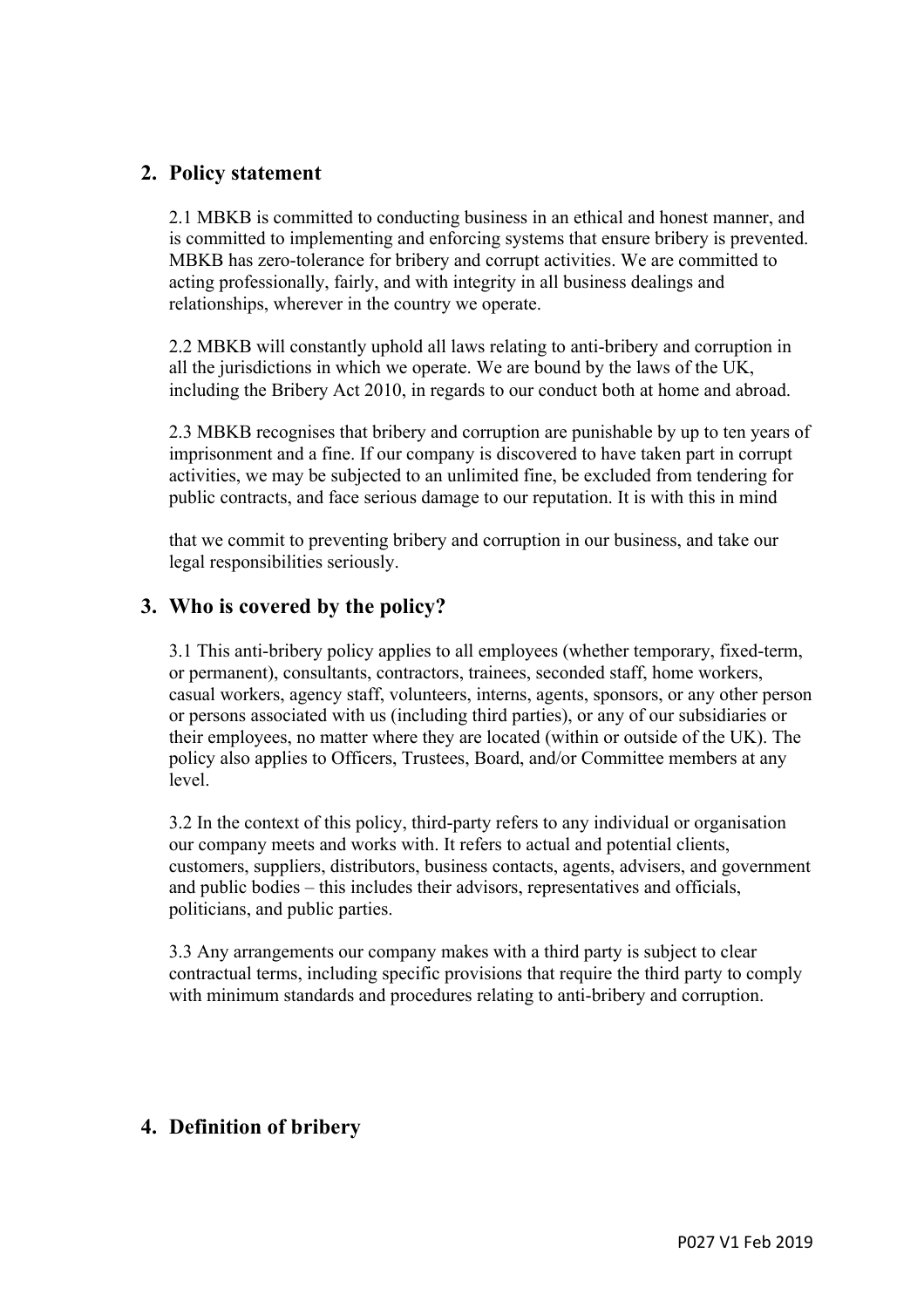4.1 Bribery refers to the act of offering, giving, promising, asking, agreeing, receiving, accepting, or soliciting something of value or of an advantage so to induce or influence an action or decision.

4.2 A bribe refers to any inducement, reward, or object/item of value offered to another individual in order to gain commercial, contractual, regulatory, or personal advantage.

4.3 Bribery is not limited to the act of offering a bribe. If an individual is on the receiving end of a bribe and they accept it, they are also breaking the law.

4.4 Bribery is illegal. Employees must not engage in any form of bribery, whether it be directly, passively (as described above), or through a third party (such as an agent or distributor). They must not bribe a foreign public official anywhere in the world. They must not accept bribes in any degree and if they are uncertain about whether something is

a bribe or a gift or act of hospitality, they must seek further advice from the company's compliance manager.

# **5. What is and what is NOT acceptable**

5.1 This section of the policy refers to 4 areas:

- Gifts and hospitality.
- Facilitation payments.
- Political contributions.
- Charitable contributions.

5.2 Gifts and hospitality

MBKB accepts normal and appropriate gestures of hospitality and goodwill (whether given to/received from third parties) so long as the giving or receiving of gifts meets the following requirements:

- 1. It is not made with the intention of influencing the party to whom it is being given, to obtain or reward the retention of a business or a business advantage, or as an explicit or implicit exchange for favours or benefits.
- 2. It is not made with the suggestion that a return favour is expected.
- 3. It is in compliance with local law.
- 4. It is given in the name of the company, not in an individual's name.
- 5. It does not include cash or a cash equivalent (*e.g.* a voucher or gift certificate).
- 6. It is appropriate for the circumstances (*e.g.* giving small gifts around Christmas or as a small thank you to a company for helping with a large project upon completion).
- 7. It is of an appropriate type and value and given at an appropriate time, taking into account the reason for the gift.
- It is given/received openly, not secretly.
- It is not selectively given to a key, influential person, clearly with the intention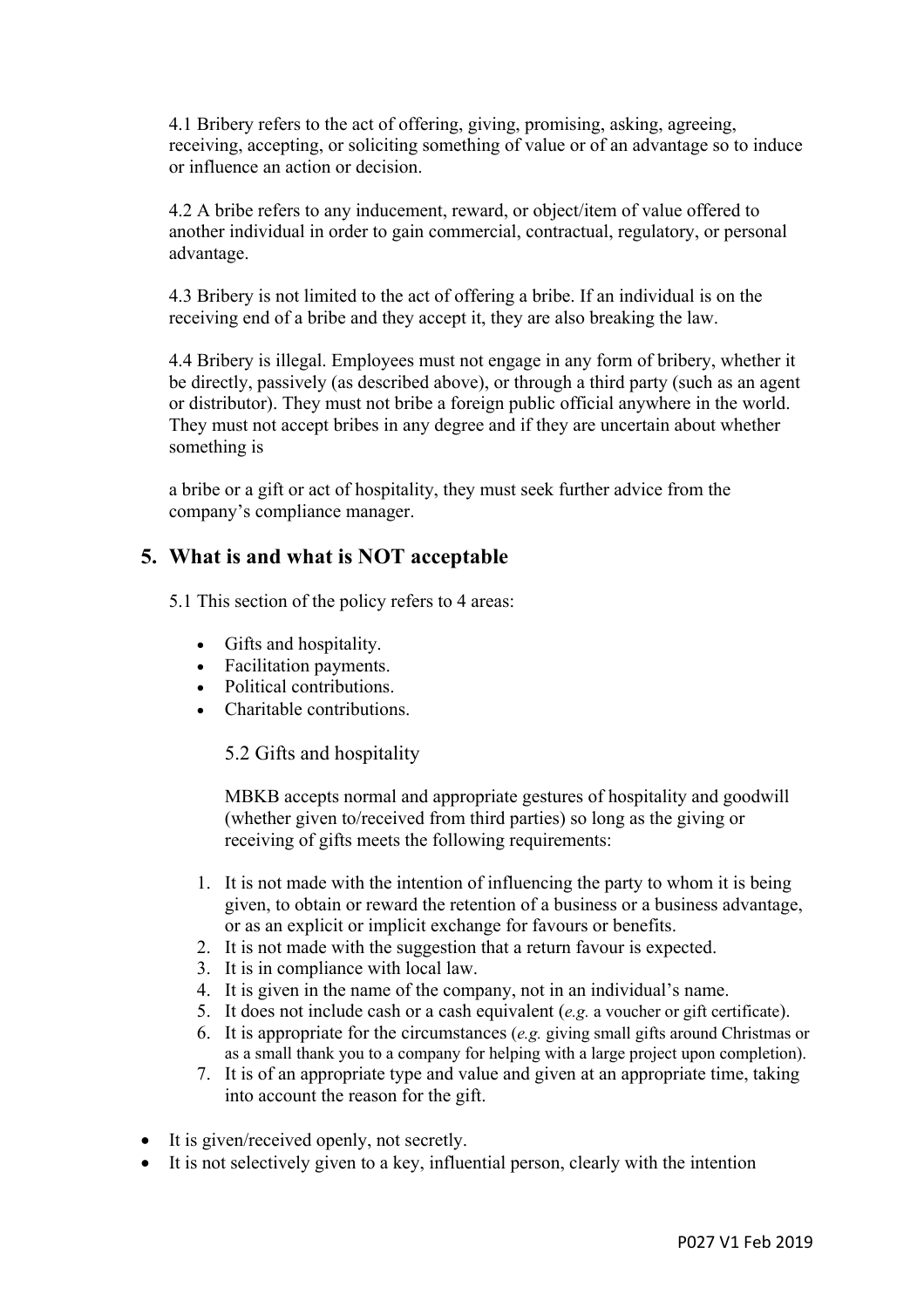of directly influencing them.

- It is not above a certain excessive value, as pre-determined by the company's compliance manager (usually in excess of £100).
- It is not offer to, or accepted from, a government official or representative or politician or political party, without the prior approval of the company's compliance manager.

**5.3** Where it is inappropriate to decline the offer of a gift (i.e. when meeting with an individual of a certain religion/culture who may take offence), the gift may be accepted so long as it is declared to the compliance manager, who will assess the circumstances.

**5.4** MBKB recognises that the practice of giving and receiving business gifts varies between countries, regions, cultures, and religions, so definitions of what is acceptable and not acceptable will inevitably differ for each.

**5.5** As good practice, gifts given and received should always be disclosed to the compliance manager. Gifts from suppliers should always be disclosed.

**5.6** The intention behind a gift being given/received should always be considered. If there is any uncertainty, the advice of the compliance manager should be sought.

#### **5.7 Facilitation Payments and Kickbacks**

MBKB does not accept and will not make any form of facilitation payments of any nature. We recognise that facilitation payments are a form of bribery

that involves expediting or facilitating the performance of a public official for a routine governmental action. We recognise that they tend to be made by low level officials with the intention of securing or speeding up the performance of a certain duty or action.

**5.8** MBKB does not allow kickbacks to be made or accepted. We recognise that kickbacks are typically made in exchange for a business favour or advantage.

**5.9** MBKB recognises that, despite our strict policy on facilitation payments and kickbacks, employees may face a situation where avoiding a facilitation payment or kickback may put their/their family's personal security at risk. Under these circumstances, the following steps must be taken:

- **1. Keep any amount to the minimum.**
- **2. Ask for a receipt, detailing the amount and reason for the payment.**
- **3. Create a record concerning the payment.**
- **4. Report this incident to your line manager.**

#### **5.10 Political Contributions**

MBKB will not make donations, whether in cash, kind, or by any other means, to support any political parties or candidates. We recognise this may be perceived as an attempt to gain an improper business advantage.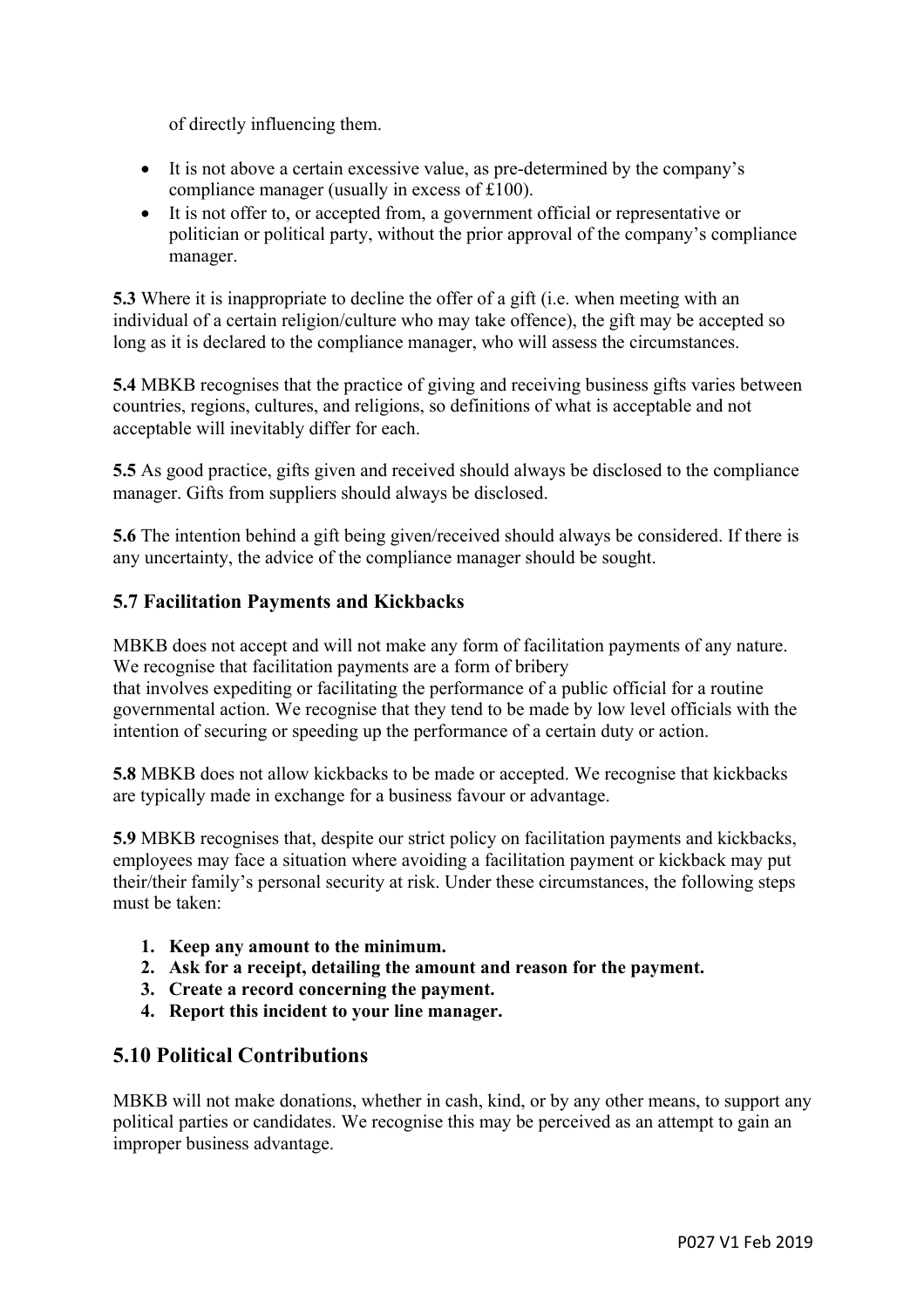# **5.11 Charitable Contributions**

MBKB accepts (and indeed encourages) the act of donating to charities – whether through services, knowledge, time, or direct financial contributions (cash or otherwise) – and agrees to disclose all charitable contributions it makes.

**5.12** Employees must be careful to ensure that charitable contributions are not used to facilitate and conceal acts of bribery.

**5.13** We will ensure that all charitable donations made are legal and ethical under local laws and practices, and that donations are not offered/made without the approval of the compliance manager.

#### **6. Employee Responsibilities**

6.1 As an employee of MBKB, you must ensure that you read, understand, and comply with the information contained within this policy, and with any training or other anti-bribery and corruption information you are given.

6.2 All employees and those under our control are equally responsible for the prevention, detection, and reporting of bribery and other forms of corruption. They are required to avoid any activities that could lead to, or imply, a breach of this antibribery policy.

6.3 If you have reason to believe or suspect that an instance of bribery or corruption has occurred or will occur in the future that breaches this policy, you must notify the compliance manager.

6.4 If any employee breaches this policy, they will face disciplinary action and could face dismissal for gross misconduct. MBKB has the right to terminate a contractual relationship with an employee if they breach this anti-bribery policy.

#### **7. What happens if I need to raise a concern?**

7.1 This section of the policy covers 3 areas:

- 1. How to raise a concern.
- 2. What to do if you are a victim of bribery or corruption.
- 3. Protection.

#### **7.2 How to raise a concern**

If you suspect that there is an instance of bribery or corrupt activities occurring in relation to MBKB, you are encouraged to raise your concerns at as early a stage as possible. If you're uncertain about whether a certain action or behaviour can be considered bribery or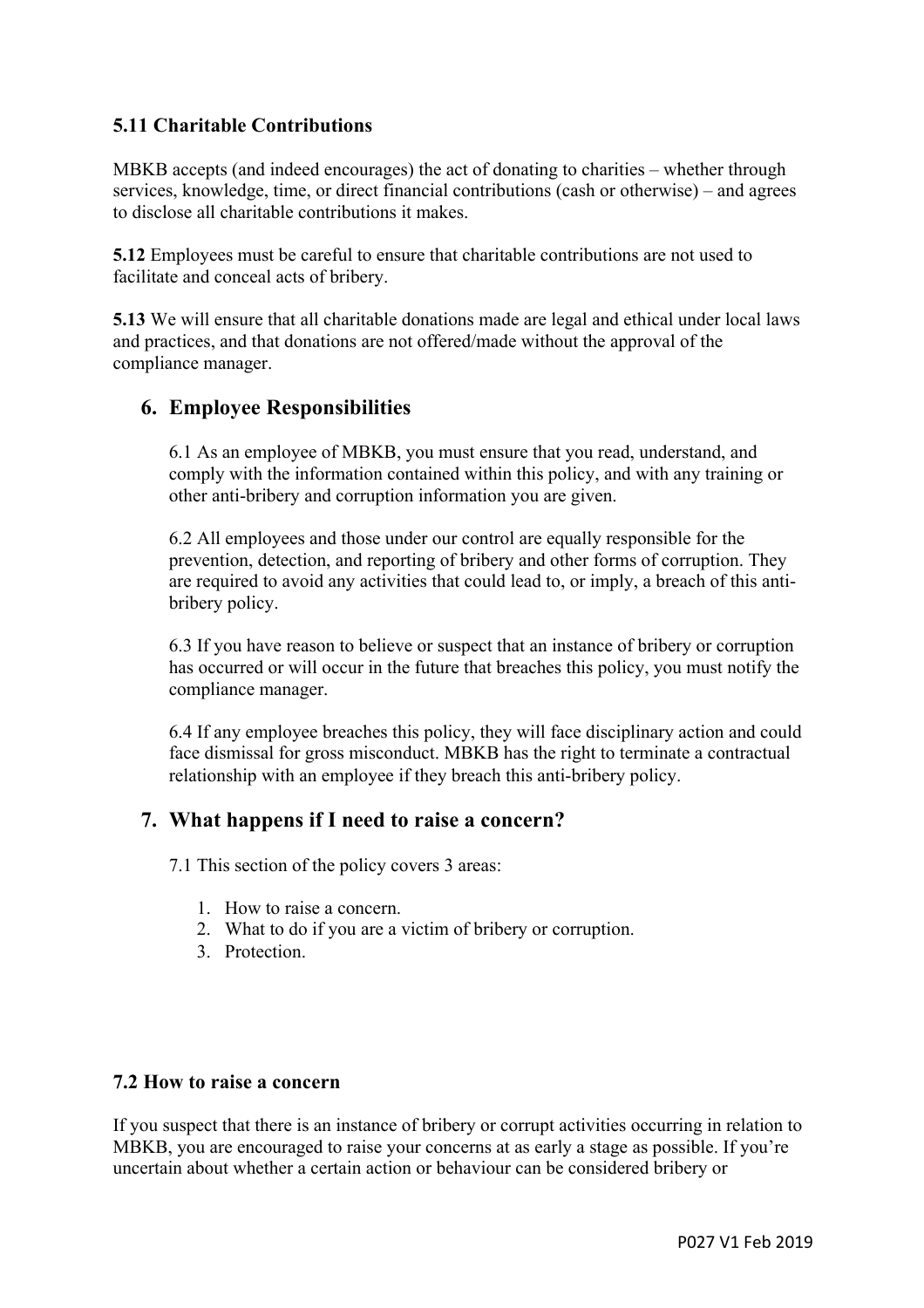corruption, you should speak to your line manager, the compliance manager, the director, or the Head of Governance and Legal.

**7.3** MBKB will familiarise all employees with its whistleblowing procedures so employees can vocalise their concerns swiftly and confidentially.

#### **7.4 What to do if you are a victim of bribery or corruption**

You must tell your compliance manager as soon as possible if you are offered a bribe by anyone, if you are asked to make one, if you suspect that you may be bribed or asked to make a bribe in the near future, or if you have reason to believe that you are a victim of another corrupt activity.

#### **7.5 Protection**

If you refuse to accept or offer a bribe or you report a concern relating to potential act(s) of bribery or corruption, MBKB understands that you may feel worried about potential repercussions. MBKB will support anyone who raises concerns in good faith under this policy, even if investigation finds that they were mistaken.

**7.6** MBKB will ensure that no one suffers any detrimental treatment as a result of refusing to accept or offer a bribe or other corrupt activities or because they reported a concern relating to potential act(s) of bribery or corruption.

**7.7** Detrimental treatment refers to dismissal, disciplinary action, treats, or unfavourable treatment in relation to the concern the individual raised.

**7.8** If you have reason to believe you've been subjected to unjust treatment as a result of a concern or refusal to accept a bribe, you should inform your line manager or the compliance manager immediately.

# **8. Training and communication**

**8.1** MBKB will provide training on this policy as part of the induction process for all new employees. Employees will also receive regular, relevant training on how to adhere to this policy, and will be asked annually to formally accept that they will comply with this policy.

**8.2** MBKB's anti-bribery and corruption policy and zero-tolerance attitude will be clearly communicated to all suppliers, contractors, business partners, and any third-parties at the outset of business relations, and as appropriate thereafter.

**8.3** MBKB will provide relevant anti-bribery and corruption training to employees etc. where we feel their knowledge of how to comply with the Bribery Act needs to be enhanced. As good practice, all businesses should provide their employees with anti-bribery training where there is a potential risk of facing bribery or corruption during work activities.

# **9. Record keeping**